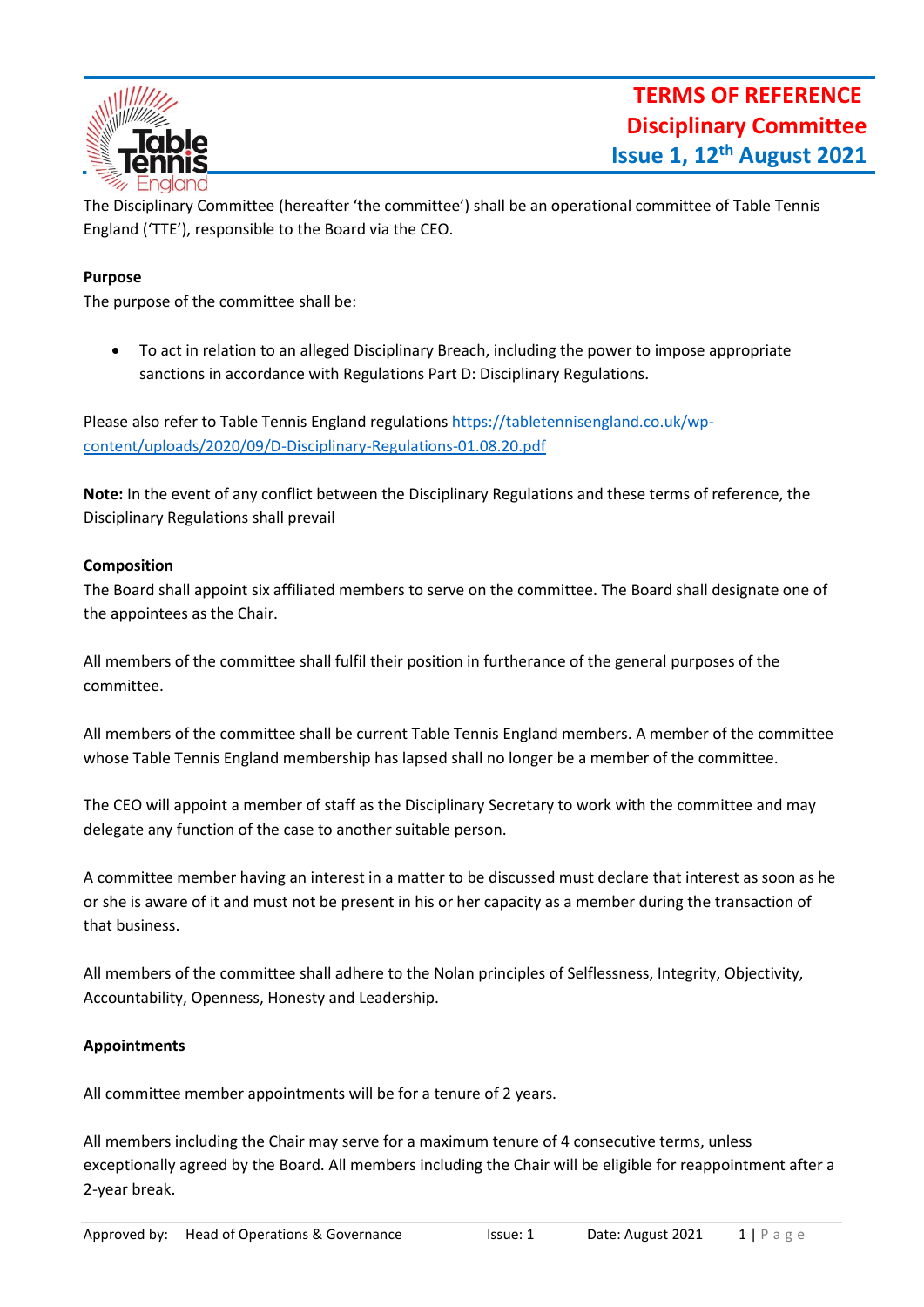

Starting from August 2021 all future new appointments will be identified via open advertisement on the Table Tennis England website and an interview process conducted by the Nominations Committee.

Table Tennis England may take positive action in the form of proportionate measures to encourage or train people from under-represented groups to apply for volunteer roles, overcome a perceived disadvantage or meet specific needs based on a protected characteristic.

A register shall be maintained by Table Tennis England detailing committee members, tenure, appointment process and other relevant information.

### **Meetings/Hearings**

The committee shall meet as required either physically or virtually. Day-to-day Committee business will be carried out via email.

The Chair shall appoint a panel to hear any disciplinary case comprising of at least three members of the Committee, all of whom must have been present throughout any personal hearing.

Decisions of the Committee shall wherever possible be taken unanimously however majority decisions are permissible.

Minutes of each meeting/hearing shall be produced and maintained.

Committee members shall be entitled to claim from Table Tennis England such out of pocket expenses as are legitimately incurred in furtherance of agreed committee business, in line with the Table Tennis England volunteer expenses policy.

# **Responsibilities:**

- **1.** To manage any disciplinary issues that are referred to the committee by the CEO
- **2.** To comply with the Disciplinary regulations
- **3.** To work with the designated disciplinary secretary to ensure a swift and unbiased outcome
- **4.** Issue appropriate sanction
- **5.** Cooperate with the Appeals Tribunal should the decision be appealed

#### **Reporting**

The committee shall report to the Head of Operations and Governance, who shall be responsible for relaying items of note within the Table Tennis England governance structures.

# **Appeal Procedure**